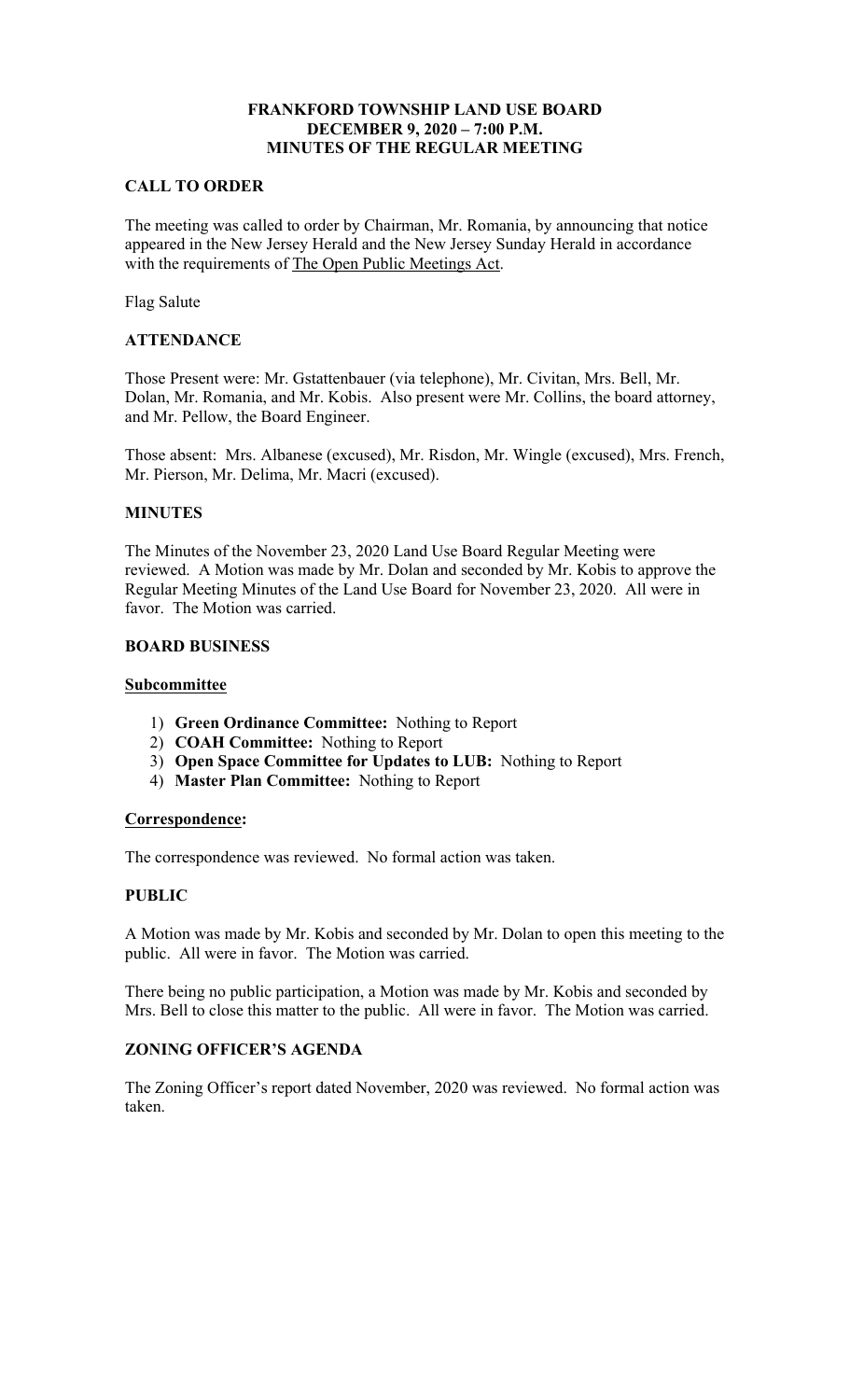### **CARRIED APPLICATIONS**

#### **Lars and Kimberly Hawley – LUB 20-06 – Block 130, Lot 13 – 19 Upper North Shore Road – Interpretation and/or "D" Variance:**

Mr. Civitan stepped down from this hearing and left the meeting.

Mr. Collins indicated that the Interpretation has now been converted to a "D" Variance. This is to add a second house on a lot, which is not allowed.

Appearing before the board was William Haggerty, Attorney for the applicant, the applicant, Lars Hawley, and the applicant's contractor, Holden Schwabe. Mr. Hawley and Mr. Schwabe were sworn in by the board attorney.

Mr. Pellow reviewed his report dated December 4, 2020 as to completeness:

ITEM 3: Certification of taxes, liens, assessments paid. The Board Secretary indicated that this was submitted and they are paid.

ITEM 5: Affidavit of Ownership/Authorization form. The Board Secretary indicated that this was received.

ITEM 6: Site Inspection Authorization. The Board Secretary indicated that this was received.

ITEM 7: Compliance with legal notice requirements. Mr. Collins indicated that the notice was sufficient.

ITEM 44: Natural features including existing vegetation, wet areas, watercourses, flood plain limit, rock outcrop. Mr. Pellow indicated that these can be a condition of approval.

ITEM 70: NJDEP Letter of Interpretation regarding the presence/absence of wetlands on property and within 150'. If wetlands are present, line verification by NJDEP and Transition Area Established. LOI has not been provided. Mr. Pellow indicated that this can be a condition of approval.

ITEM 75: Building Floor plan, elevation views and first floor elevation with overall building height. Mr. Pellow indicated that this can be a condition of completeness.

A Motion was made by Mr. Gstattenbauer and seconded by Mr. Kobis to deem this application complete. All were in favor. The Motion was carried.

Mr. Haggerty indicated that he was previously before the board for an application for establishing of a pre-existing non-conforming use of a second residential structure on a property. That structure was severely damaged in a fire. Originally there were three (3) residential structures on the property submitting into evidence various records including tax records that indicates the structures where built in 1935. One of those three (3) structures is no longer used as a residence and is used for storage. There are two (2) structures that are concerned with this property, a house and the structure that was damaged in the fire. The structure was so severely damaged in the fire that it appeared that it really could not be re-built around the remains and it would be removed. Therefore, they are before the board seeking a Use Variance to re-build the structure on the same footprint and a little bit higher. It is not a second story, but it will provide a foundation which would be appropriate for the home.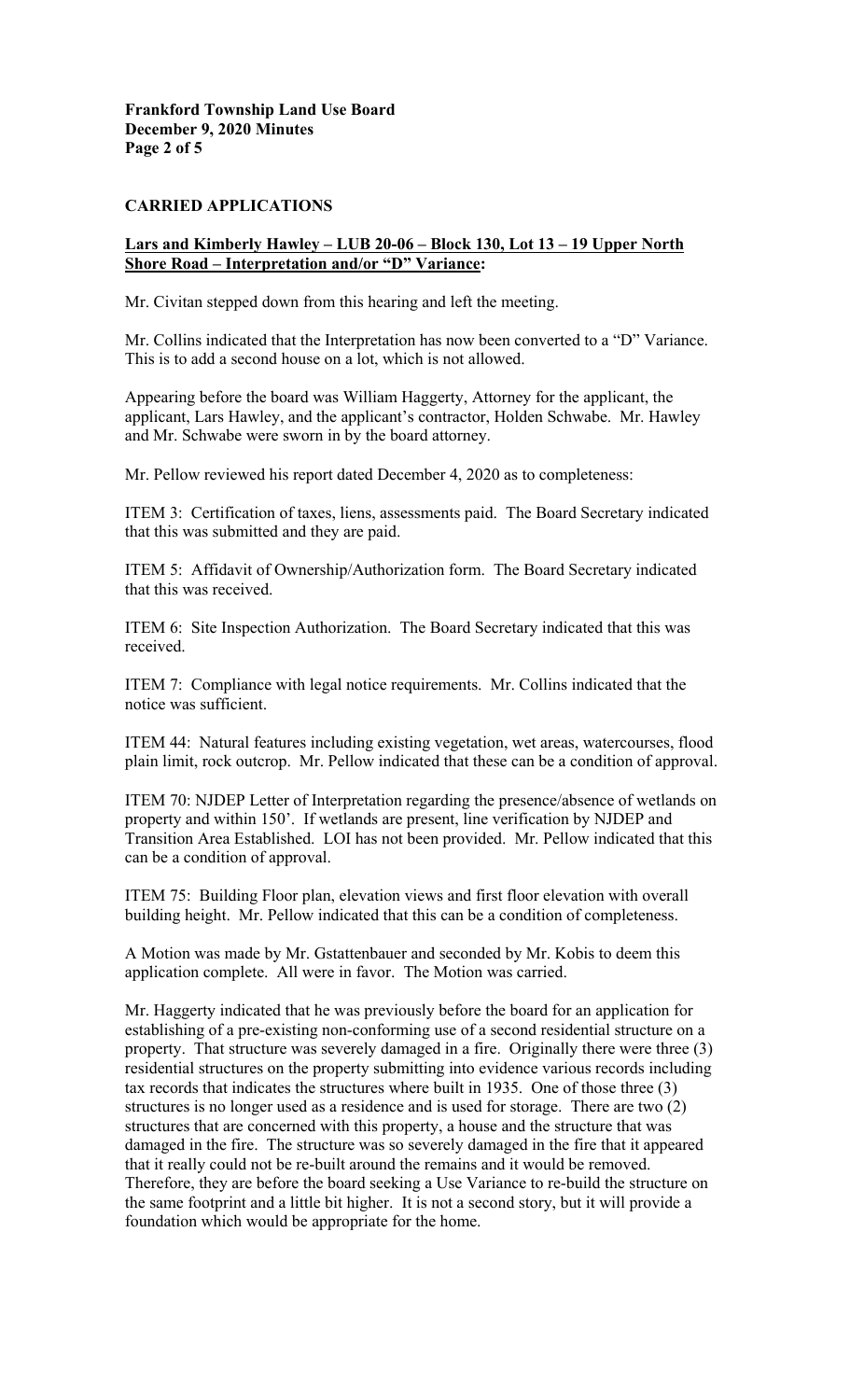### **Frankford Township Land Use Board December 9, 2020 Minutes Page 3 of 5**

## **CARRIED APPLICATIONS CONT.**

### **Lars and Kimberly Hawley – LUB 20-06 – Block 130, Lot 13 – 19 Upper North Shore Road – Interpretation and/or "D" Variance cont.:**

Mr. Haggerty submitted to the board Exhibit "A-1" which is an Aerial view of the property. Mr. Hawley indicated that the building circled in red on the exhibit is the storage building and the one below it is the burned-out building. The one circled in blue is the neighbor's residence.

Mr. Pellow continued reviewing his report dated December 4, 2020:

He indicated that Item 1 describes the maps that were reviewed, the last revision date being November 16, 2020.

Item 3: The following variances are needed: (a) Use Variance: Only one principal building may be built per lot; (b) Minimum Side Yard: 60 ft. required and 28.7 ft. proposed.

Item 4: There are also a number of pre-existing non-conforming conditions on the site that should be noted: (a) Number of Accessory Structures: A maximum of three accessory structures are permitted on the site. Mr. Pellow indicated that new photographs were submitted last evening. The applicant will have to discuss with the board which ones are permanent; (b) Distance from adjacent building: minimum distance is 10ft. and 4 ft. exists.

Item 5: Mr. Pellow indicated that these items were reviewed earlier for completeness, however, Item 75 Building Floor Plans were not submitted. Mr. Haggerty indicated that he has the floor plans to present this evening.

Item 6: Since the architectural plans have not been submitted, I am unable to make any comments regarding the proposed building.

Item 7: Applicant to confirm that the footprint of the proposed building matches what existing today.

Item 8: Applicant to confirm that there are no other improvements being proposed anywhere on the property.

Item 9: Is the septic system acceptable for the continued use of this building? Need opinion from the health department. Mr. Haggerty indicated that the septic design was part of the package. Mr. Hawley indicated that the septic was for both houses which was installed in 2005 for a 3 bedroom. Mr. Dolan indicated that he looked on the County records and it confirms that the septic is for a 3-bedroom approved in 2005, 2 bedrooms for the main home and 1 bedroom for the house that burned down. Mr. Haggerty submitted to the board Exhibit "A-2" which was a septic plan prepared by Careaga Engineering, Inc. Mr. Collins indicated that Mr. Haggerty will have to prove to the board that this septic is sufficient for a new building. This is no longer an existing structure. Mr. Haggerty indicated that he handled an application for his neighbor who had a 6 bedroom house and built a bungalow and connected the bungalow into the 6-bedroom septic system. It was before the board approximately 5 years ago. He feels that this is the same situation. He further stated that any relief approved by this board is always subject to approval by the County Health Department, they do not dispute that. They are indicating this evening that the septic was designed for 3 bedrooms and that is what they propose to continue.

Mr. Haggerty submitted to the board Exhibit "A-3" which is a photograph of the accessory structures currently on the property. Mr. Hawley confirmed that these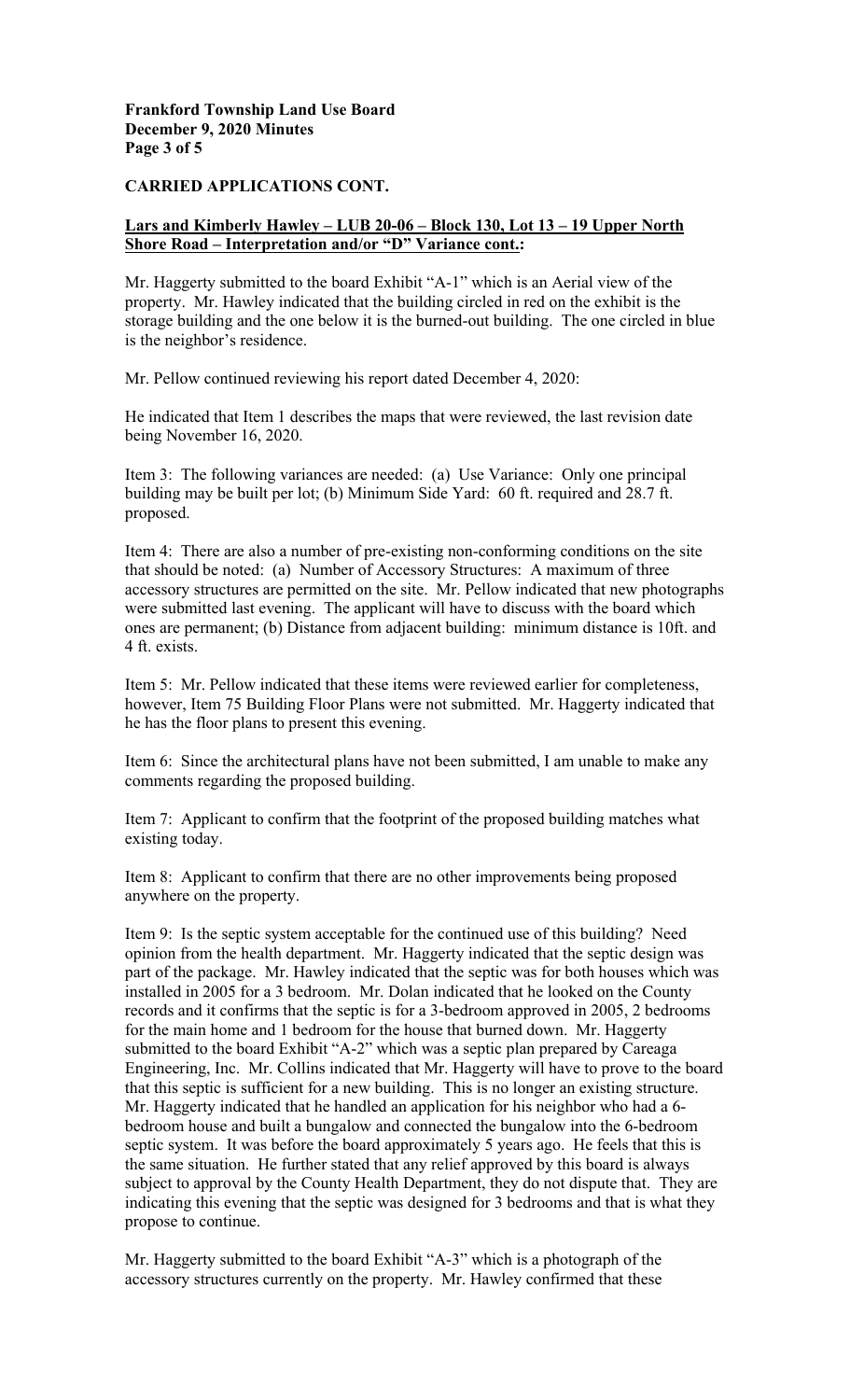### **Frankford Township Land Use Board December 9, 2020 Minutes Page 4 of 5**

# **CARRIED APPLICATIONS CONT.**

## **Lars and Kimberly Hawley – LUB 20-06 – Block 130, Lot 13 – 19 Upper North Shore Road – Interpretation and/or "D" Variance cont.:**

photographs are accurate. The top right photograph is pop up sheds, which are basically tarps with frames. The top left photograph is his well house which has a well that is above ground and it is necessary to have the structure. The bottom left photograph is a plastic shed. Mr. Haggerty indicated that this is being submitted because there was a concern about the number of accessory structures. His client has offered to remove the vinyl tarp structure if necessary, but it provides weather protection. By looking at the survey, these structures are remotely on the property. Mrs. Bell indicated that the sheds Mr. Haggerty is referring to is what the township refers to as hoop or claim shell structures that do require zoning and the building permits for these. She does not believe that the township has any approvals for those buildings on file. She further indicated that based on the location to the property line, one of the hoop structures would not meet the setbacks and the one in the front certainly would not either. Mr. Haggerty indicated that the one in front of the house is the well house and that has been there and is historic and necessary. Mr. Romania questioned that there are other accessory structures shown on the plan. Mr. Hawley indicated that the other structure behind the house is a root cellar that has been there longer than he has. The structure is buried underground. He further stated it has a stone face with a door and you walk underground when you enter it. He indicated that he does not use this structure for anything because it is very damp.

Mr. Haggerty submitted Exhibit "A-4" which is a photograph looking into the property showing the well house, the vinyl shed, the burned-out structure and the main house.

Mr. Haggerty indicated that the applicant is asking the board to re-construct the building that partially burned down on the same footprint. They are asking the board for additional height on the structure. Mr. Hawley indicated that the existing house is on a slab and partially below grade and creates moisture issues for the structure. Therefore, if they raise the foundation up above grade it should correct that issue. They are not adding a second floor to the building.

Mrs. Bell questioned if the burned-out building has its own electrical service or does it come from the main house. Mr. Hawley indicated it has its own electrical service and it always had a separate service. Mr. Hawley indicated that the water source is shared with the main home. He further indicated that the burned-out building has always been used a rental. Mrs. Bell questioned Mr. Hawley that the third structure that has now been turned into a shed if it has its own electric and plumbing. Mr. Hawley indicated that it does have its own electric and there is no plumbing in that building.

Appearing before the board was Mr. Schwabe who indicated that he is a licensed general contractor for 15 years. He indicated that he was familiar with the site. He stated that they are keeping the footprint and the existing floor print the same. The only difference is they want to raise the foundation above ground a few feet. The house is sitting on a steep hill and there is a lot of moisture in the current building. They are raising it approximately 3'. The existing roof is a shed roof and a very small gable roof. The applicants want to make that a little steeper. The total height of the structure from the average of the grade will be approximately 16'6". Mr. Schwabe prepared floor plans and front left corner, left side, front right corner, and right-side elevations of the proposed building, and it includes the roof height. He indicated that these are not architectural plans. Mr. Haggerty submitted this document as Exhibit "A-5". Mr. Schwabe indicated that this building currently is a one-bedroom structure and will remain a one-bedroom structure.